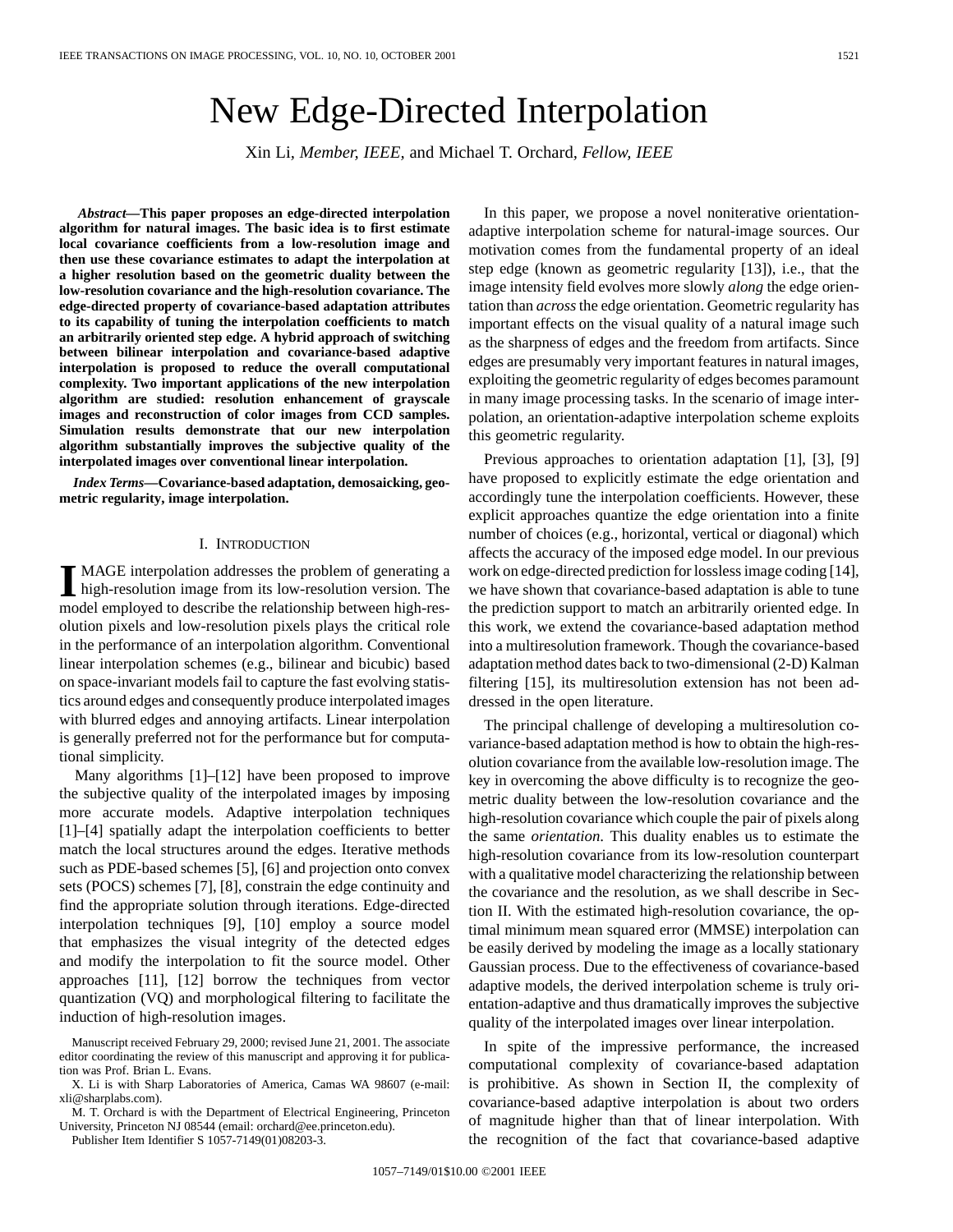interpolation primarily improves the visual quality of the pixels around edges, we propose a hybrid approach to achieve a better tradeoff between visual quality and computational complexity. Covariance-based adaptive interpolation is only employed for the pixels around edges ("edge pixels"). For the pixels in the smooth regions ("nonedge pixels"), we still use bilinear interpolation due to its simplicity. Since edge pixels often consist of only a small fraction of pixels in the image, the hybrid approach effectively alleviates the burden of the computational complexity without sacrificing the performance.

We have studied two important applications related to image interpolation: resolution enhancement of a grayscale image [16] and reconstruction of a full-resolution color image from CCD samples (so-called "demosaicking" problem [17]). Our new edge-directed interpolation algorithm can be easily applied in both applications. In particular, for the demosaicking problem, we also consider the interpolation in the color-difference space in order to exploit the dependency among the color planes as suggested by [18], [19]. We use extensive simulation results to demonstrate that new edge-directed interpolation significantly improves the visual quality of the reconstructed images over linear interpolation in both applications.

It is generally agreed that peak signal-to-noise ratio (PSNR) does not always provide an accurate measure of the visual quality for natural images except in the case that the only source of degradation is additive white noise. Though there exist other objective image quality metrics such as degradation-based quality measures [20], we find that the artifacts related to the orientation of edges (e.g., jaggy artifacts) are not predicted by the degradation models considered in [20]. Though it is possible to apply the fan filters to decompose an image into different orientation bands and take the masking effect into account by distinguishing in-band and out-of-band noise [21], the overall vision model becomes too complicated and is out of the scope of this paper. Therefore, we shall only rely on subjective evaluation to assess the visual quality of the interpolated images in this paper. Fortunately, the improvements brought by new edge-directed interpolation over linear interpolation can often be easily observed when the interpolated images are viewed at a normal distance.

The rest of this paper is organized as follows. Section II presents the new edge-directed interpolation algorithm. Section III studies two applications of the proposed interpolation scheme. Simulation results are reported in Section IV and some concluding remarks are made in Section V.

# II. NEW EDGE-DIRECTED INTERPOLATION

Without the loss of generality, we assume that the low-resolution image  $X_{i,j}$  of size  $H \times W$  directly comes from of size of  $2H \times 2W$ , i.e.,  $Y_{2i,2j} = X_{i,j}$ . We use the following basic problem to introduce our new interpolation algorithm: How do we interpolate the interlacing lattice  $Y_{2i+1,2j+1}$  from the lattice  $Y_{2i,2j} = X_{i,j}$ . We constrain ourselves to the fourth-order linear interpolation (refer to Fig. 1)

$$
\hat{Y}_{2i+1,2j+1} = \sum_{k=0}^{1} \sum_{l=0}^{1} \alpha_{2k+l} Y_{2(i+k),2(j+l)} \tag{1}
$$

where the interpolation includes the four nearest neighbors along the diagonal directions.

A reasonable assumption made with the natural image source is that it can be modeled as a locally stationary Gaussian process. According to classical Wiener filtering theory [22], the optimal MMSE linear interpolation coefficients are given by

$$
\vec{\alpha} = R^{-1}\vec{r} \tag{2}
$$

where  $R = [R_{kl}], (0 \le k, l \le 3)$  and  $\vec{r} = [r_k], (0 \le k \le 3)$ are the local covariances at the high resolution (we call them "high-resolution covariances" throughout this paper). For example,  $r_0$  is defined by  $E[Y_{2i,2j}Y_{2i+1,2j+1}]$ , as shown in Fig. 1. A practical approach to obtain the expectation is to average over a collection of the observation data. However, since  $Y_{2i+1,2i+1}$ is the missing pixel we want to interpolate, the following question emerges naturally: is it possible to obtain the knowledge of high-resolution covariances when we have access to only the low-resolution image?

The answer is affirmative for the class of ideal step edges that have an infinite scale (the case of other edge models with a finite scale will be discussed later). We propose to estimate the high-resolution covariance from its low-resolution counterpart with a qualitative model characterizing the relationship between the *covariance* and the *resolution*. Let us start from an ideal step edge model in the one-dimensional (1-D) case. We denote the sampling distance at the low and the high resolution by  $2d$  and d respectively. Under the locally stationary Gaussian assumption, the relationship between the normalized covariance and the sampling distance  $x$  can be approximated by a function  $R(x) \sim e^{-x^2/2\sigma^2}$ . It follows that the high-resolution covariance is linked to the low-resolution covariance by a quadratic-root function  $R(d) = R(2d)^{1/4}$ . Asymptotically as the sampling distance d goes to 0,  $R(d)$  can be approximately replaced by  $F(A|A)$  for the simplicity of computation.

For 2-D signals such as images, *orientation* is another important factor for successfully acquiring the knowledge of high-resolution covariances. One of the fundamental property of edges is the so-called "geometric regularity" [13]. Geometric regularity of edges refers to the sharpness constraint *across* the edge orientation and the smoothness constraint *along* the edge orientation. Such orientation-related property of edges directly affects the visual quality around edge areas. It should be noted that the local covariance structure contains sufficient information to determine the orientation. However, we do not want to estimate the orientation from the local covariances due to the limitations of the explicit approaches described before. Instead, we propose to estimate the high-resolution covariance from its low-resolution counterpart based on their intrinsic "geometric duality."

Geometric duality refers to the correspondence between the high-resolution covariance and the low-resolution covariance that couple the pair of pixels at the different resolution but along the same orientation. Fig. 1 shows the geometric duality between the high-resolution covariance  $R_{kl}, r_k$  and the low-resolution covariance  $\hat{R}_{kl}, \hat{r}_k$  when we interpolate the interlacing lattice  $Y_{2i+1,2j+1}$  from  $Y_{2i,2j}$ . Geometric duality facilitates the estimation of local covariance for 2-D signals without the necessity of explicitly estimating the edge orientation. Similar geo-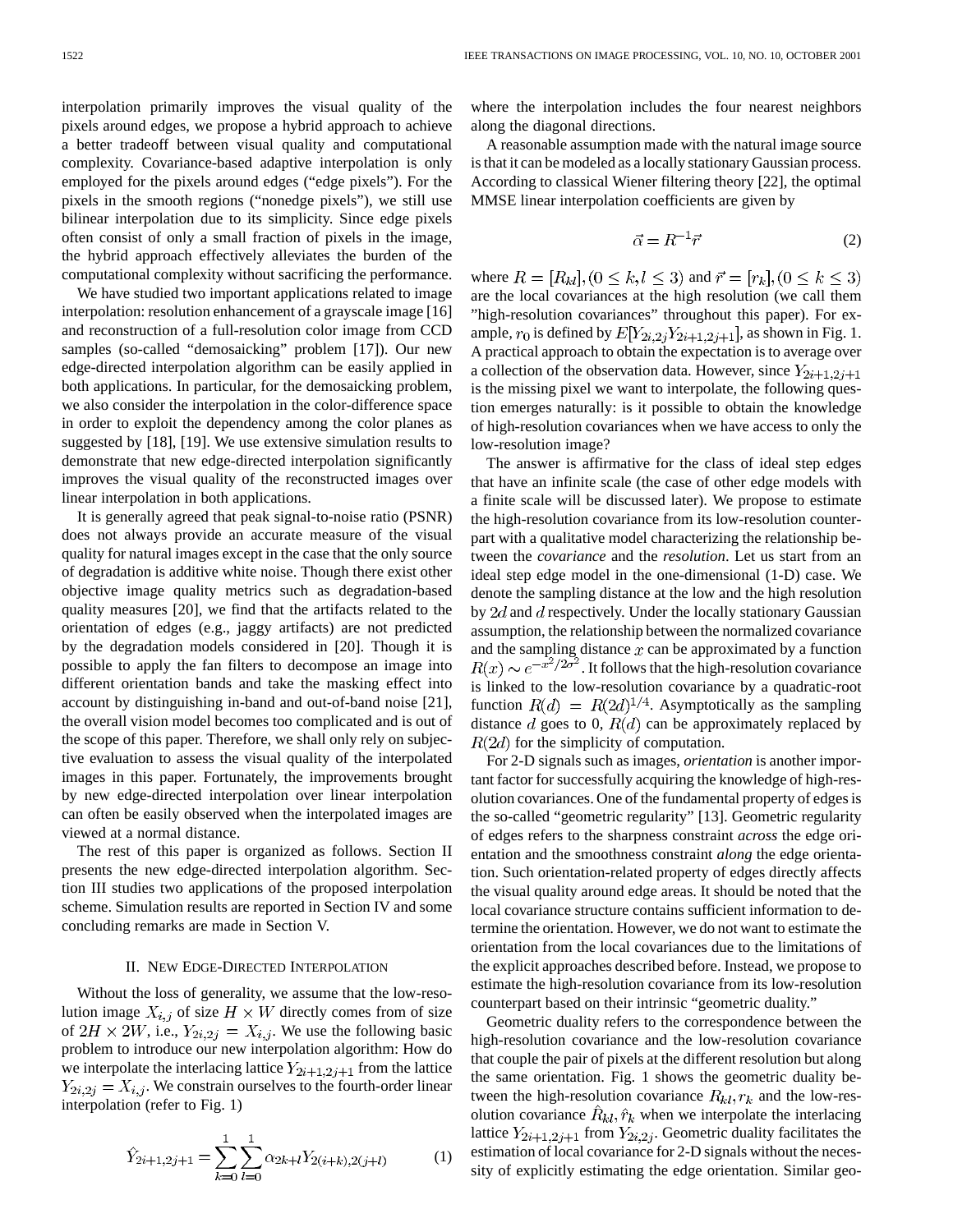

Fig. 1. Geometric duality when interpolating  $Y_{2i+1,2j+1}$  from  $Y_{2i,2j}$ .

metric duality can also be observed in Fig. 2 when interpolating the interlacing lattice  $Y_{i,j}(i + j = \text{odd})$  from the lattice  $Y_{i,j}(i + j =$  even). In fact, Figs. 1 and 2 are isomorphic up to a scaling factor of  $2^{1/2}$  and a rotation factor of  $\pi/4$ .

As long as the correspondence between the high-resolution covariance and the low-resolution covariance is established, it becomes straightforward to link the existing covariance estimation method and covariance-based adaptation method together. The low-resolution covariance  $\hat{R}_{kl}, \hat{r}_k$  can be easily estimated from a local window of the low-resolution image using the classical covariance method [22]

$$
\hat{R} = \frac{1}{M^2} C^T C, \hat{\vec{r}} = \frac{1}{M^2} C^T \vec{y}
$$
 (3)

where  $\vec{y} = [y_1 \dots y_k \dots y_{M^2}]^T$  is the data vector containing the  $M \times M$  pixels inside the local window and C is a  $4 \times M^2$  data matrix whose  $k$ th column vector is the four nearest neighbors of  $y_k$  along the diagonal direction. According to (2) and (3), we have

$$
\vec{\alpha} = (C^T C)^{-1} (C^T \vec{y}). \tag{4}
$$

Therefore, the interpolated value of  $Y_{2i+1,2j+1}$  can be obtained by substituting (4) into (1).

The edge-directed property of covariance-based adaptation comes from its ability to tune the interpolation coefficients to match an arbitrarily-oriented step edge. Detailed justification of such orientation-adaptive property can be found in [14]. However, for the class of edge models with finite scales (e.g., tightly packed edges that can be commonly found in the texture patterns), frequency aliasing due to the downsampling operation can affect the preservation of the true edge orientation. When the scale of edges introduced by the distance between adjacent edges becomes comparable to the sampling distance  $d$ , the aliasing components significantly overlap with the original components and might introduce phantom dominant linear features in the frequency domain. Such phenomena will not affect the visual quality of the interpolated image but will affect its fidelity to the original image.

The principal drawback with covariance-based adaptive interpolation is its prohibitive computational complexity. For example, when the size of the local window is chosen to be  $M = 8$ ,



Fig. 2. Geometric duality when interpolating  $Y_{i,j}(i+j = \text{odd})$  from  $Y_{i,j}(i+j = \text{odd})$  $j = even$ ).

the computation of (4) requires about 1300 multiplications per pixel. If we apply covariance-based adaptive interpolation to all the pixels, then the overall complexity would be increased by about two orders of magnitude when compared to that of linear interpolation. In order to manage the computational complexity, we propose the following hybrid approach: covariance-based adaptive interpolation is only applied to edge pixels (pixels near an edge); for nonedge pixels (pixels in smooth regions), we still use simple bilinear interpolation. Such a hybrid approach is based on the observation that only edge pixels benefit from the covariance-based adaptation and edge pixels often consist of a small fraction of the whole image. A pixel is declared to be an edge pixel if an activity measure (e.g., the local variance estimated from the nearest four neighbors) is above a preselected threshold  $Th$ . Since the computation of the activity measure is typically negligible when compared to that of covariance estimation, dramatic reduction of complexity can be achieved for images containing a small fraction of edge pixels. We have found that the percentage of edge pixels ranges from 5% to 15% for the test images used in our experiments, which implies a speed-up factor of 7–20.

#### III. APPLICATIONS

### *A. Resolution Enhancement of Grayscale Images*

The new edge-directed interpolation algorithm can be used to magnify the size of a grayscale image by any factor that is a power of two along each dimension. In the basic case where the magnification factor is just two, the resizing scheme consists of two steps: the first step is to interpolate the interlacing lattice  $Y_{2i+1,2j+1}$  from the lattice  $Y_{2i,2j}$ ; and the second step is to interpolate the other interlacing lattice  $Y_{i,j}(i + j = \text{odd})$ from the lattice  $Y_{i,j}(i + j = \text{even})$ . The algorithm described in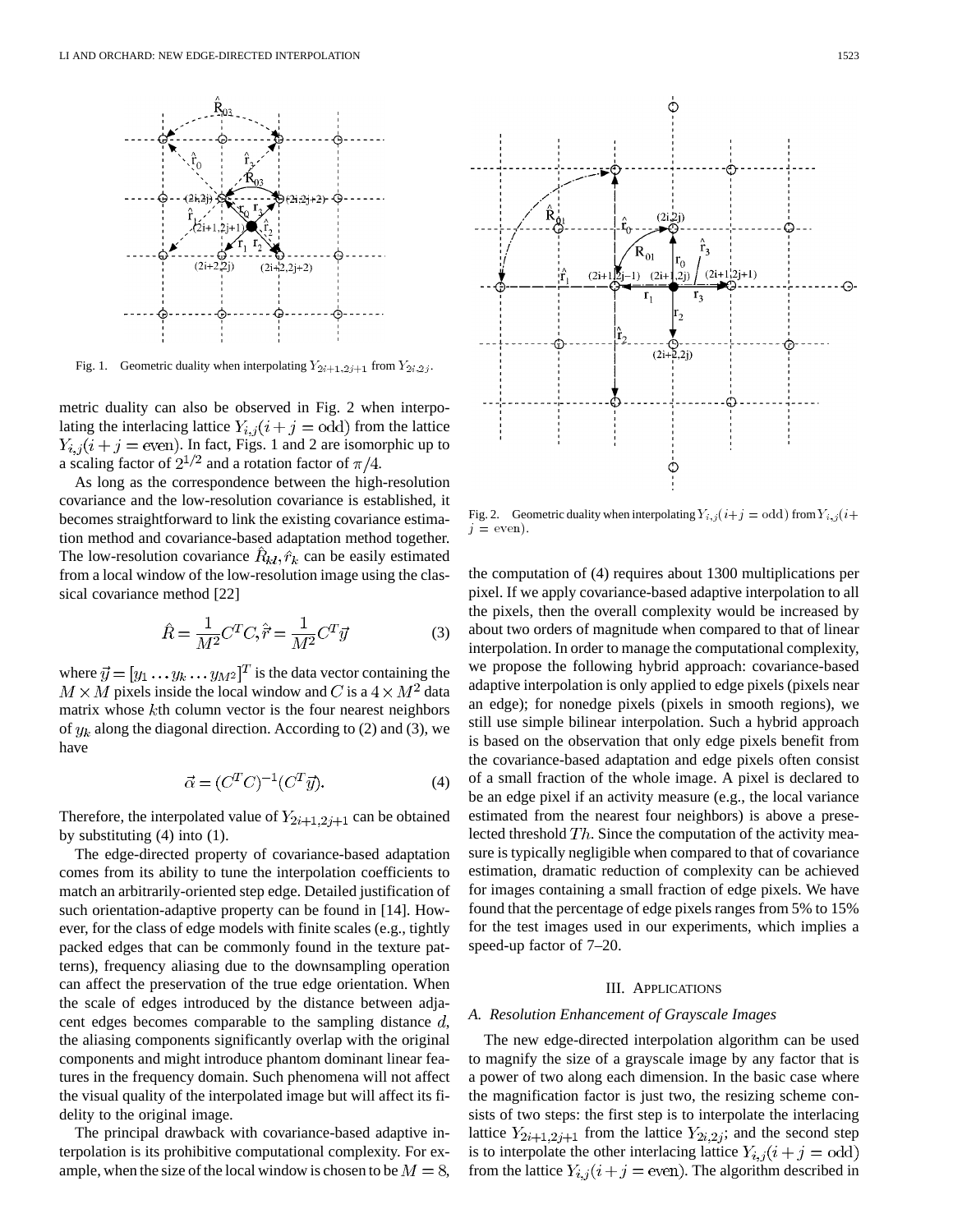Section II can be directly applied to the first step. As we mentioned earlier, the second step (Fig. 2), if rotated by  $45^{\circ}$  along the counter-clockwise direction and scaled by a factor of  $2^{1/2}$ , becomes exactly the same as the first step (Fig. 1). Therefore, the implementation of the second step is almost identical to that of the first step except the labeling of the data matrix  $C$  and the data vector  $\vec{y}$ .

## *B. Demosaicking of Color CCD Samples*

Another important industrial application of new edge-directed interpolation is the so-called "demosaicking" problem [17], i.e., the reconstruction of a full-resolution color image from CCD samples generated by the Bayer color filter array (CFA), as shown in Fig. 3. It is easy to see that our algorithm easily lends itself to the demosaicking problem. Two-step algorithm described in Section III-A can be directly used to interpolate the missing red and blue pixels; and only the second step is needed for the green pixels. However, the approaches of treating (R,G,B) planes independently ignore the strong dependency among the color planes and annoying artifacts brought by the color misregistration are often visible in the reconstructed color images.

Recent demosaicking methods [17]–[19] have shown that the performance of CFA interpolation can be significantly improved by exploiting the interplane dependency. In particular, [18] and [19] advocate the interpolation in the color-difference space instead of the original color space. More specifically, they consider the color difference  $K_R = R - G$  and  $K_B = B - G$  during the interpolation. For example, when interpolating the missing green pixel at the location of a Red pixel (refer to Fig. 3), instead of recovering it by the average of the four surrounding green pixels, the color difference  $K_R$  is interpolated from the average of the four surrounding  $K_R$  values at the green pixels and then the Green pixel is recovered by  $G = R - K_R$ . The missing green pixels at the locations of the blue pixels can also be recovered in a similar fashion and the interpolation of the missing red and blue pixels follows the same philosophy.

The underlying assumption made by the interpolation in the color-difference space is that the color difference is locally constant. Though such an assumption is valid within the boundary of an object, it often gets violated around edges in color images. If linear interpolation is employed, the problem of color misregistration still exists around edges where the color difference experiences a sharp transition. Our new edge-directed interpolation effectively solves this problem by interpolating along the edge orientation in the color-difference space. By avoiding the interpolation across the edge orientation in the color-difference space, we successfully get rid of the artifacts brought by the color misregistration and further improve the subjective quality of the reconstructed image. Such improvement can be clearly seen from the simulation results reported in the next section.

#### IV. SIMULATION RESULTS

As mentioned in the introduction, most existing objective metrics of image quality cannot take the visual masking effect around an arbitrarily-oriented edge into account. Therefore,

| G        | R                       | G | R | G | $\mathbb R$  |
|----------|-------------------------|---|---|---|--------------|
| $\bf{B}$ | G                       | B | G | B | G            |
| G        | R                       | G | R | G | $\mathbb{R}$ |
| $\bf{B}$ | Ġ                       | B | G | B | Ġ            |
| G        | $\overline{\mathbf{R}}$ | G | R | G | $\mathbb{R}$ |
| B        | Ġ                       | B | Ġ | B | Ġ            |

Fig. 3. Bayer color filter array pattern (U.S. Patent 3 971 065, issued 1976).

we shall only rely on subjective evaluation to assess the visual quality of the interpolated images. We believe that the improvements on visual quality brought by new edge-directed interpolation can be easily observed when the images are viewed at a normal distance.

We have used four photographic images: Airplane, Cap, Motor, and Parrot as our benchmark images. The original 24-bit color images are  $768 \times 512$  (around 1 MB). Photographic images in this range (with the resolution of 0.25 M–1 M pixels) are widely available in current digital camera products. Two sets of experiments have been used to evaluate the effectiveness of the proposed interpolation algorithm: one for grayscale images and the other for color images.

In the first set of experiments with grayscale images, we use the luminance components of the four color images. The new edge-directed interpolation is compared with two conventional linear interpolation methods: bilinear and bicubic. The low-resolution image (with the size of  $384 \times 256$ ) is obtained by direct downsampling the original image by a factor of two along each dimension (aliasing is introduced). The implementations of bilinear and bicubic interpolation are taken from MATLAB 5.1 [23]. In our implementation of new edge-directed interpolation algorithm, the window size  $M$  and the threshold to declare an edge pixel  $Th$  are both set to be 8. Figs. 4–7 include the comparison of the portions of the interpolated images. We can observe that annoying ringing artifacts are dramatically suppressed in the interpolated images by our scheme due to the orientation adaptation. In terms of complexity, the running time of linear interpolation is less than 1 s; while the proposed edge-directed interpolation requires 5–10 s, depending on the percentage of edge pixels in the image. Therefore, the overall complexity of our scheme even with the switching strategy is still over an order of magnitude higher than that of linear interpolation.

In the second set of experiments, we implement three demosaicking schemes for color images: scheme 1 is based on linear interpolation techniques in the original color space; scheme 2 uses linear interpolation techniques in the color-difference space as does [19]; and scheme 3 employs new edge-directed interpolation in the color-difference space. Figs. 8 and 9 shows the portions of the interpolated color Parrot image and their close-up comparisons. It can be observed that scheme 3 generates the image with the highest visual quality. Interpolation in the colordifference space suppresses the artifacts associated with color misregistration, as we compare Figs. 9(b) and (c). But Fig. 9(c) still suffers from noticeable dotted artifacts around the top of the parrot where there is a sharp color transition. New edge-directed interpolation better preserves the geometric regularity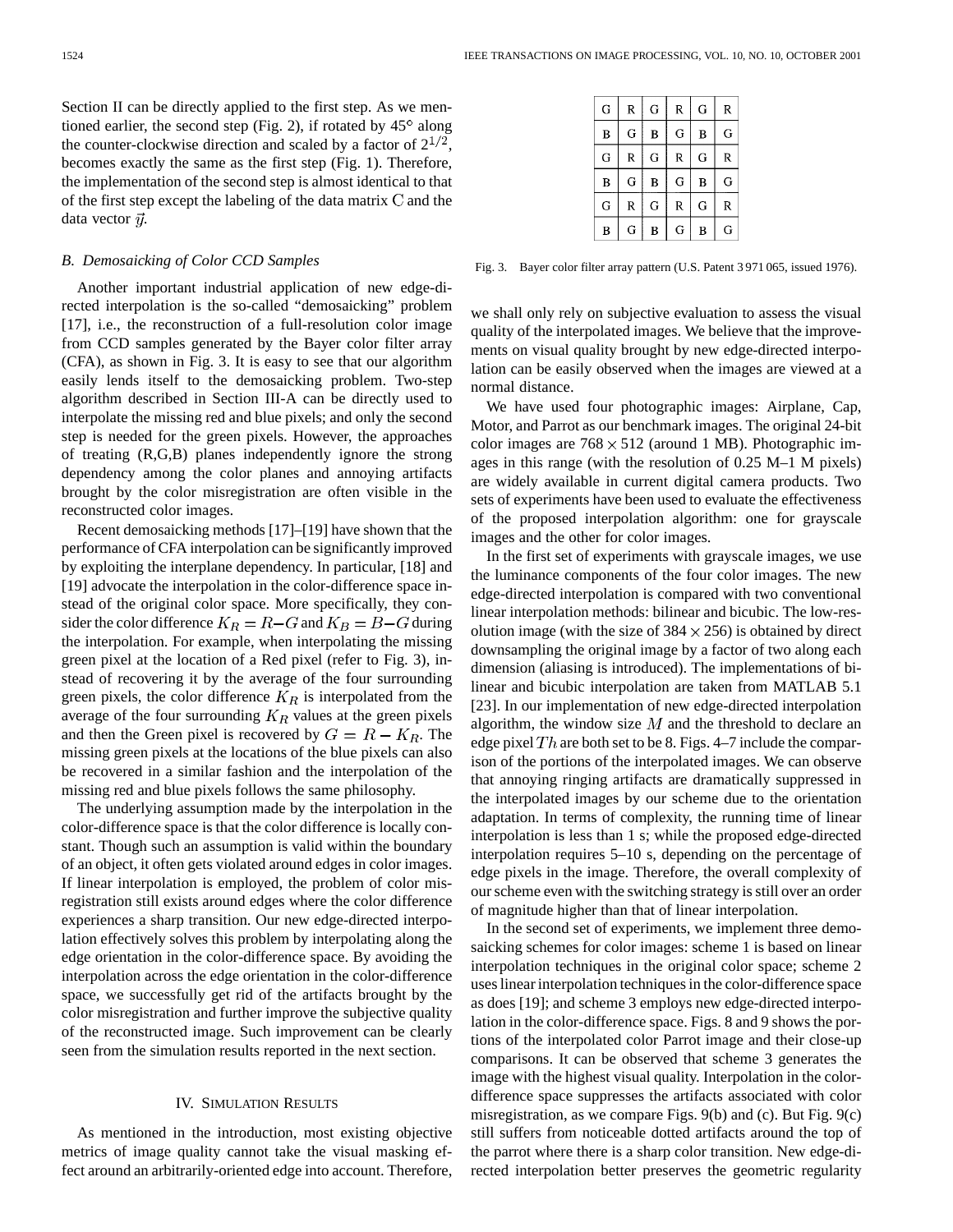

Fig. 4. Portions of (a) original Airplane image, (b) reconstructed image by bilinear interpolation, (c) reconstructed image by bicubic interpolation, and (d) reconstructed image by new edge-directed interpolation.

Fig. 6. Portions of (a) original Motor image, (b) reconstructed image by bilinear interpolation, (c) reconstructed image by bicubic interpolation, and (d) reconstructed image by new edge-directed interpolation.



Fig. 5. Portions of (a) original Cap image, (b) reconstructed image by bilinear interpolation, (c) reconstructed image by bicubic interpolation, and (d) reconstructed image by new edge-directed interpolation.

Fig. 7. Portions of (a) original Parrot image, (b) reconstructed image by bilinear interpolation in the, (c) reconstructed image by bicubic interpolation, and (d) reconstructed image by new edge-directed interpolation.

# V. CONCLUDING REMARKS

around the color edges and thus generates interpolated images with higher visual quality.

In this paper, we present a novel edge-directed interpolation algorithm. The interpolation is adapted by the local covariance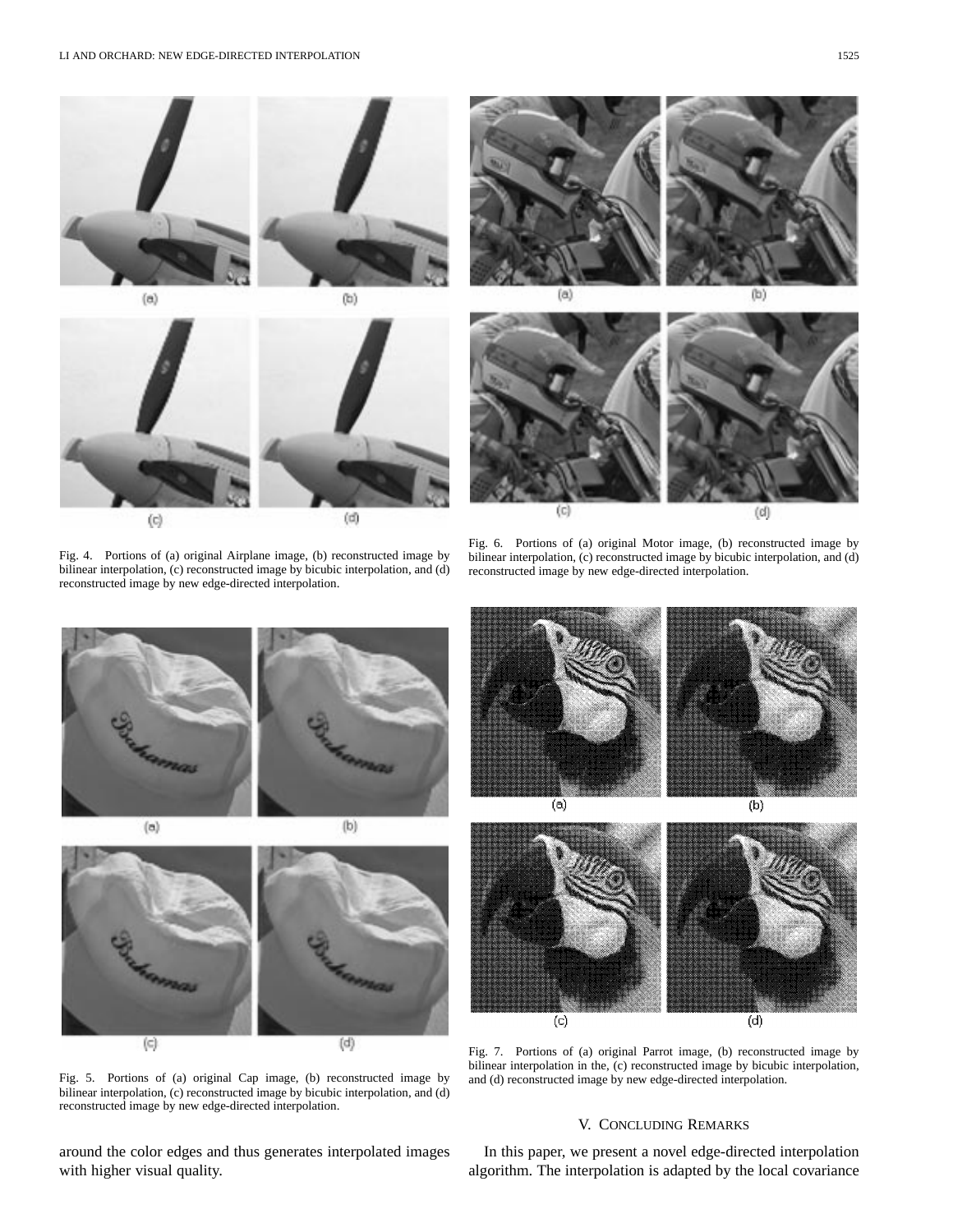



Fig. 8. Portions of (a) original Parrot image, (b) reconstructed image by bilinear interpolation in the original color space, (c) reconstructed image by bilinear interpolation in the color-difference space, and (d) reconstructed image by new edge-directed interpolation in the color-difference space.





Fig. 9. Close-up comparison of (a) original Parrot image, (b) reconstructed image by bilinear interpolation in the original color space, (c) reconstructed image by bilinear interpolation in the color-difference space, and (d) reconstructed image by new edge-directed interpolation in the color-difference space.

and we provide a solution to estimate the high-resolution covariance from the low-resolution counterpart based on their geometric duality. A hybrid scheme of combining bilinear interpolation and covariance-based adaptive interpolation is proposed to alleviate the burden of the computational complexity. We have studied two important applications of our new interpolation algorithm: resolution enhancement of grayscale images and demosaicking of color CCD samples. In both applications, new edge-directed interpolation demonstrates significant improvements over linear interpolation on visual quality of the interpolated images.

#### ACKNOWLEDGMENT

The authors thank the associate editor for his insightful suggestions and anonymous reviewers for their critical comments, which help to improve the presentation of this paper. The first author thanks I. K. Tam at National Taiwan University for providing the four test images and S. Daly at Sharp Labs of America for discussions on image quality assessment.

#### **REFERENCES**

- [1] V. R. Algazi, G. E. Ford, and R. Potharlanka, "Directional interpolation of images based on visual properties and rank order filtering," in *Proc. IEEE Int. Conf. Acoustics, Speech, Signal Processing*, vol. 4, 1991, pp. 3005–3008.
- [2] S. W. Lee and J. K. Paik, "Image interpolation using adaptive fast B-spline filtering," in *Proc. IEEE Int. Conf. Acoustics, Speech, Signal Processing*, vol. 5, 1993, pp. 177–180.
- [3] J. E. Adams Jr, "Interactions between color plane interpolation and other image processing functions in electronic photography," *Proc. SPIE*, vol. 2416, pp. 144–151, 1995.
- [4] S. Carrato, G. Ramponi, and S. Marsi, "A simple edge-sensitive image interpolation filter," in *Proc. IEEE Int. Conf. Image Processing*, vol. 3, 1996, pp. 711–714.
- [5] B. Ayazifar and J. S. Lim, "Pel-adaptive model-based interpolation of spatially subsampled images," in *Proc. IEEE Int. Conf. Acoustics, Speech, Signal Processing*, vol. 3, 1992, pp. 181–184.
- [6] B. S. Morse and D. Schwartzwald, "Isophote-based interpolation," in *Proc. IEEE Int. Conf. Image Processing*, vol. 3, 1998, pp. 227–231.
- [7] K. Ratakonda and N. Ahuja, "POCS based adaptive image magnification," in *Proc. IEEE Int. Conf. Image Processing*, vol. 3, 1998, pp. 203–207.
- [8] D. Calle and A. Montanvert, "Superresolution inducing of an image," in *Proc. IEEE Int. Conf. Image Processing*, vol. 3, 1998, pp. 232–235.
- [9] K. Jensen and D. Anastassiou, "Subpixel edge localization and the interpolation of still images," *IEEE Trans. on Image Processing*, vol. 4, pp. 285–295, Mar. 1995.
- [10] J. Allebach and P. W. Wong, "Edge-directed interpolation," in *Proc. IEEE Int. Conf. Image Processing*, vol. 3, 1996, pp. 707–710.
- [11] D. A. Florencio and R. W. Schafer, "Post-sampling aliasing control for natural images," in *Proc. IEEE Int. Conf. Acoustics, Speech, Signal Processing*, vol. 2, 1995, pp. 893–896.
- [12] F. Fekri, R. M. Mersereau, and R. W. Schafer, "A generalized interpolative VQ method for jointly optimal quantization and interpolation of images," in *Proc. IEEE Int. Conf. Acoustics, Speech, Signal Processing*, vol. 5, 1998, pp. 2657–2660.
- [13] S. G. Mallat, *A Wavelet Tour of Signal Processing*. New York: Academic, 1998.
- [14] X. Li and M. Orchard, "Edge directed prediction for lossless compression of natural images," *IEEE Trans. Image Processing*, vol. 10, pp. 813–817, June 2001.
- [15] J. W. Woods, "Two-dimensional Kalman filters ," in *Two-Dimensional Digital Signal Processing* , T. S. Huang, Ed. New York: Springer-Verlag, 1981, vol. 42, pp. 155–205.
- [16] X. Li and M. Orchard, "New edge directed interpolation," in *Proc. IEEE Int. Conf. Image Processing*, vol. 2, 2000, pp. 311–314.
- [17] R. Kimmel, "Demosaicing: Image reconstruction from color CCD samples," *IEEE Trans. Image Processing*, vol. 8, pp. 1221–1228, Sept. 1999.
- J. E. Adams Jr, "Design of practical color filter array interpolation algorithms for digital cameras," *Proc. SPIE*, vol. 3028, pp. 117–125, 1997.
- [19] S. C. Pei and I. K. Tam, "Effective color interpolation in CCD color filter array using signal correlation," in *Proc. IEEE Int. Conf. Image Processing*, vol. 3, 2000, pp. 488–491.